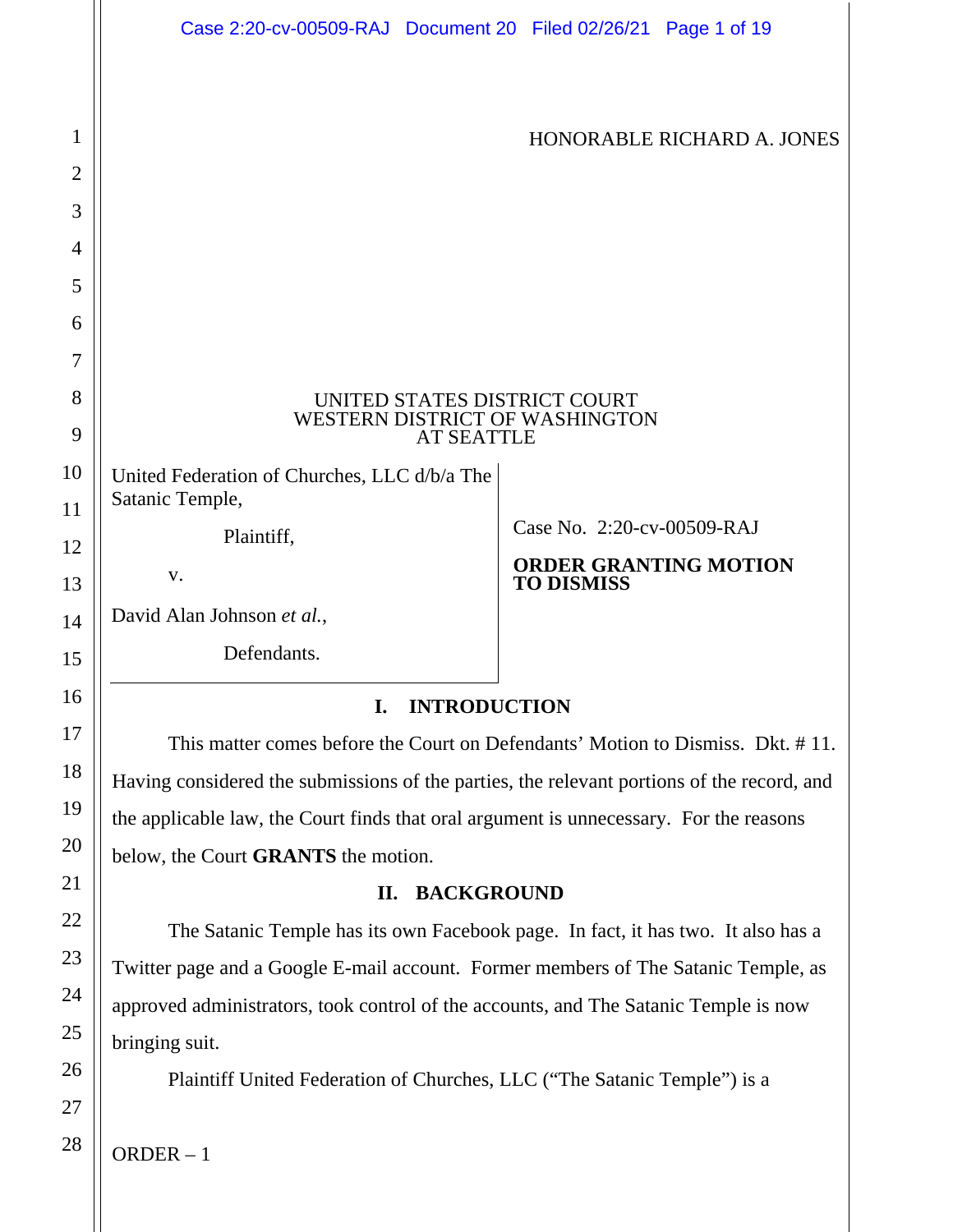religious organization. Dkt.  $\# 1 \P 7$ . As such, its mission is to "encourage benevolence and empathy among all people, reject tyrannical authority, advocate practical common sense and justice, and be directed by the human conscience to undertake noble pursuits guided by the individual will." *Id.* ¶ 9. To that end, it espouses "seven fundamental tenets." *Id.* ¶ 8. Among them are beliefs such as, "[o]ne's body is inviolable, subject to one's own will alone," and "[o]ne should take care never to distort scientific facts to fit one's beliefs." *Id.* (tenets 3 and 5).

There are Satanists throughout the country, comprising groups denominated as "Chapters." *Id.* ¶ 12. The State of Washington has its own Chapter ("Washington Chapter"). *See id.*

In 2014, the Washington Chapter created a "business page" on Facebook to disseminate information about The Satanic Temple. *Id.* ¶ 23. Facebook is a social media website that "permits users to create and share content," such as "links, commentary, and written conversations," either as individuals on personal pages or as organizations on business pages. *Id.* ¶ 17. Since creating the Facebook page, the Washington Chapter has garnered over 17,000 followers. *Id.* ¶ 24. Besides its primary Facebook page, the Washington Chapter has a few other online accounts. *Id.* **[1]** 22, 25-26. For example, it has a Twitter account with about 4,000 followers, it has a secondary Facebook page named "TST WA allies" with about 500 followers, and it has a Google account. *Id.*

Initially, the two Facebook pages were "maintained and controlled exclusively by approved administrators." *Id.* ¶ 27. Administrators were subject to a written Code of Conduct. *Id.* ¶ 28. The Code of Conduct outlines the permissible online activity for Satanists, including the "administrators' authorization to access [The Satanic Temple]'s social media accounts." *Id.* ¶¶ 28-29. Defendants are all former members of The Satanic Temple, *id.* ¶¶ 13-16, and they had all been "entrusted with administrative rights" to the social media accounts "subject to the requirements set forth in the Code of Conduct," *id.*  $\P 30.$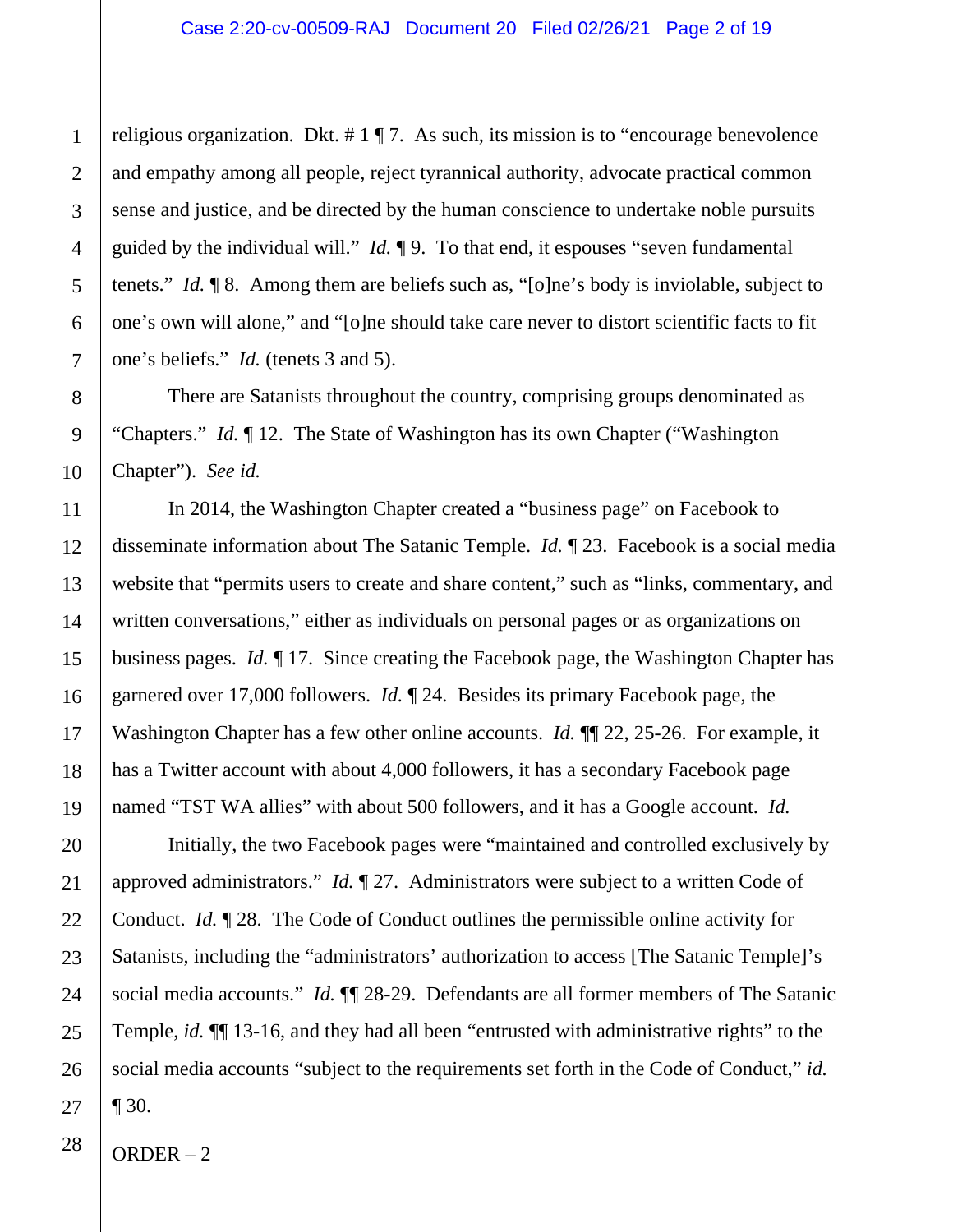In March 2020, Defendant David Alan Johnson and Defendant Mickey Meeham "hacked" the Facebook pages. *Id.* ¶¶ 1, 36, 39. For the Washington Chapter's secondary Facebook page, Defendant Meeham "exceeded authorization" by "removing all [The-Satanic-Temple]-approved administrators except the other named Defendants." *Id.* ¶ 36. Defendant Meeham also changed the name of the secondary page to "Evergreen Memes for Queer Satanic Friends" and posted a manifesto. *Id.* In that manifesto, Defendant Meeham wrote that the page was "no longer affiliated with The Satanic Temple." *Id.* Defendant Meeham suggested that the Washington Chapter had supported "ableism, misogyny, and racism," transphobia, and police brutality. *Id.*

Days later, Defendant Johnson did something similar with the Washington Chapter's primary Facebook page. *Id.* ¶ 39. Defendant Johnson "exceeded authorization" by "removing all [The-Satanic-Temple]-approved administrators," modifying the Facebook cover page, and posting yet another manifesto. *Id.*; *see also* Dkt. # 1-5. According to The Satanic Temple, Defendant Johnson "levie[d] false claims that [The Satanic Temple] leadership is cozy with the alt-right, are white supremacists, [and] are generally insufficiently leftist." Dkt.  $\# 1 \P 40$ . Two days after that, Defendant Johnson changed the name of the primary Facebook page from "The Satanic Temple Washington" to "Satanic Washington State – Archived Temple Chapter." *Id.* ¶ 43.

As to Washington Chapter's other online accounts, Defendant Johnson "exceeded authorization" for the Twitter account by changing the account's profile description and by "following a number of extremist groups to create a false impression of affiliation between T[he Satanic Temple] and extremism." *Id.* ¶ 38. Likewise, Defendant Leah Fishbaugh "exceeded authorization" by changing the password to the Google accounts, changing the recovery email, and changing the phone number associated with the account. *Id.* ¶ 42. The Satanic Temple has since been able to recover the Twitter and Google accounts. *Id.* ¶ 54.

But The Satanic Temple has not been able to recover the two Facebook accounts.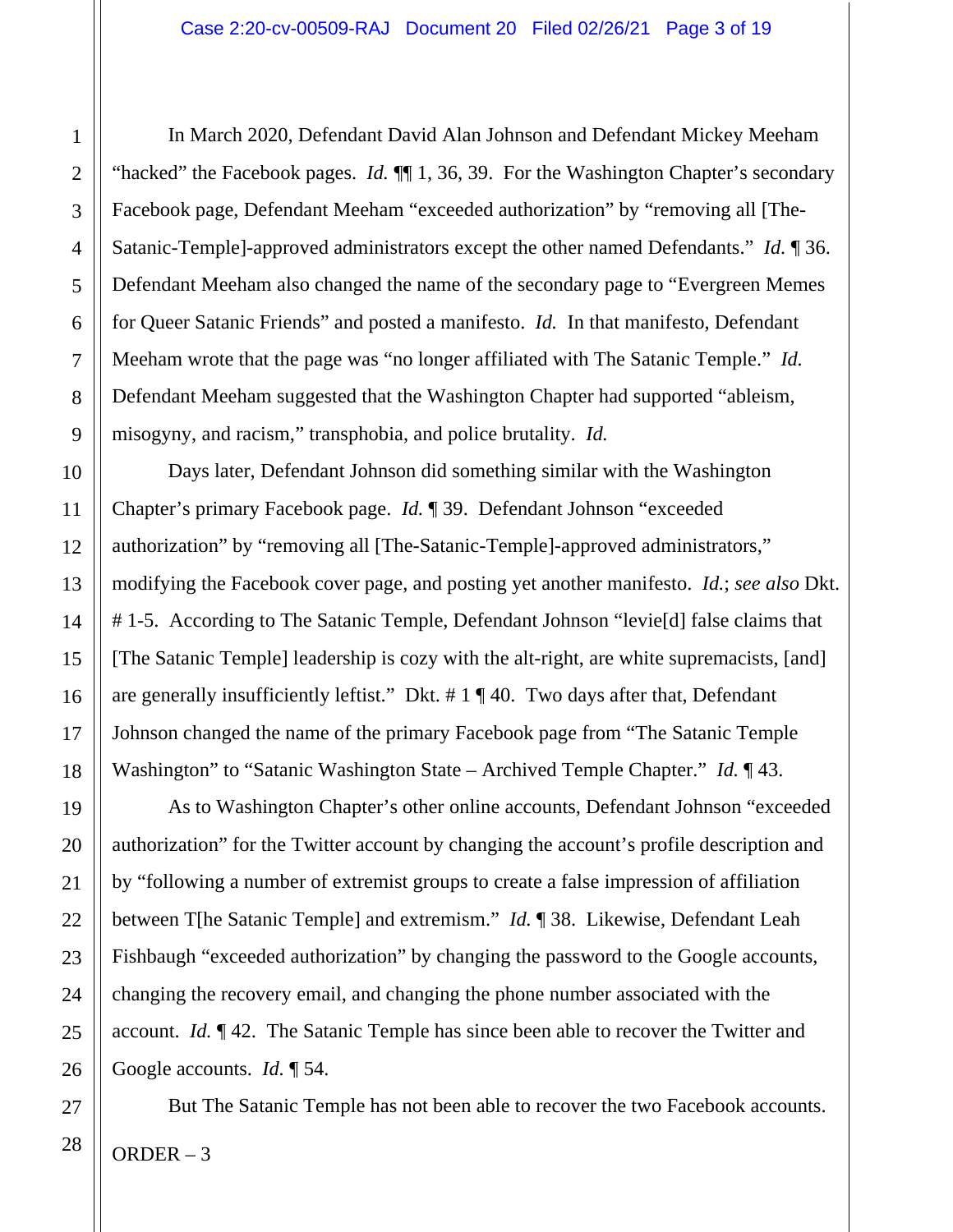*Id.* 155. Despite "repeatedly demand [ing] the return of the Facebook pages from both Facebook and Defendants," The Satanic Temple has not regained access. *Id.* ¶¶ 49, 55. Facebook asserts that the issue is a "[p]age admin issue," rather than an "infringement of [The Satanic Temple's] legal rights." *Id.* ¶ 50.

The Satanic Temple now seeks relief in federal court. *Id.* ¶ 55. On April 3, 2020, The Satanic Temple filed the instant complaint. Dkt. # 1. Two months later, Defendants moved to dismiss. Dkt. # 11. The motion is ripe for adjudication.

#### **III. LEGAL STANDARD**

Under Rule 12(b)(6) of the Federal Rules of Civil Procedure, a court may dismiss a complaint for failure to state a claim. The court must assume the truth of the complaint's factual allegations and credit all reasonable inferences arising from those allegations. *Sanders v. Brown*, 504 F.3d 903, 910 (9th Cir. 2007). The court "need not accept as true conclusory allegations that are contradicted by documents referred to in the complaint." *Manzarek v. St. Paul Fire & Marine Ins. Co*., 519 F.3d 1025, 1031 (9th Cir. 2008). Instead, the plaintiff must point to factual allegations that "state a claim to relief that is plausible on its face." *Bell Atl. Corp. v. Twombly*, 550 U.S. 544, 568 (2007). If the plaintiff succeeds, the complaint avoids dismissal if there is "any set of facts consistent with the allegations in the complaint" that would entitle the plaintiff to relief. *Id*. at 563; *Ashcroft v. Iqbal*, 556 U.S. 662, 678 (2009).

On a motion to dismiss, a court typically considers only the contents of the complaint. However, a court is permitted to take judicial notice of facts that are incorporated by reference in the complaint. *United States v. Ritchie*, 342 F.3d 903, 908 (9th Cir. 2003) ("A court may . . . consider certain materials documents attached to the complaint, documents incorporated by reference in the complaint."); *Mir v. Little Co. of Mary Hosp.*, 844 F.2d 646, 649 (9th Cir. 1988) ("[I]t is proper for the district court to 'take judicial notice of matters of public record outside the pleadings' and consider them for purposes of the motion to dismiss.") (quoting *MGIC Indem. Corp. v. Weisman*, 803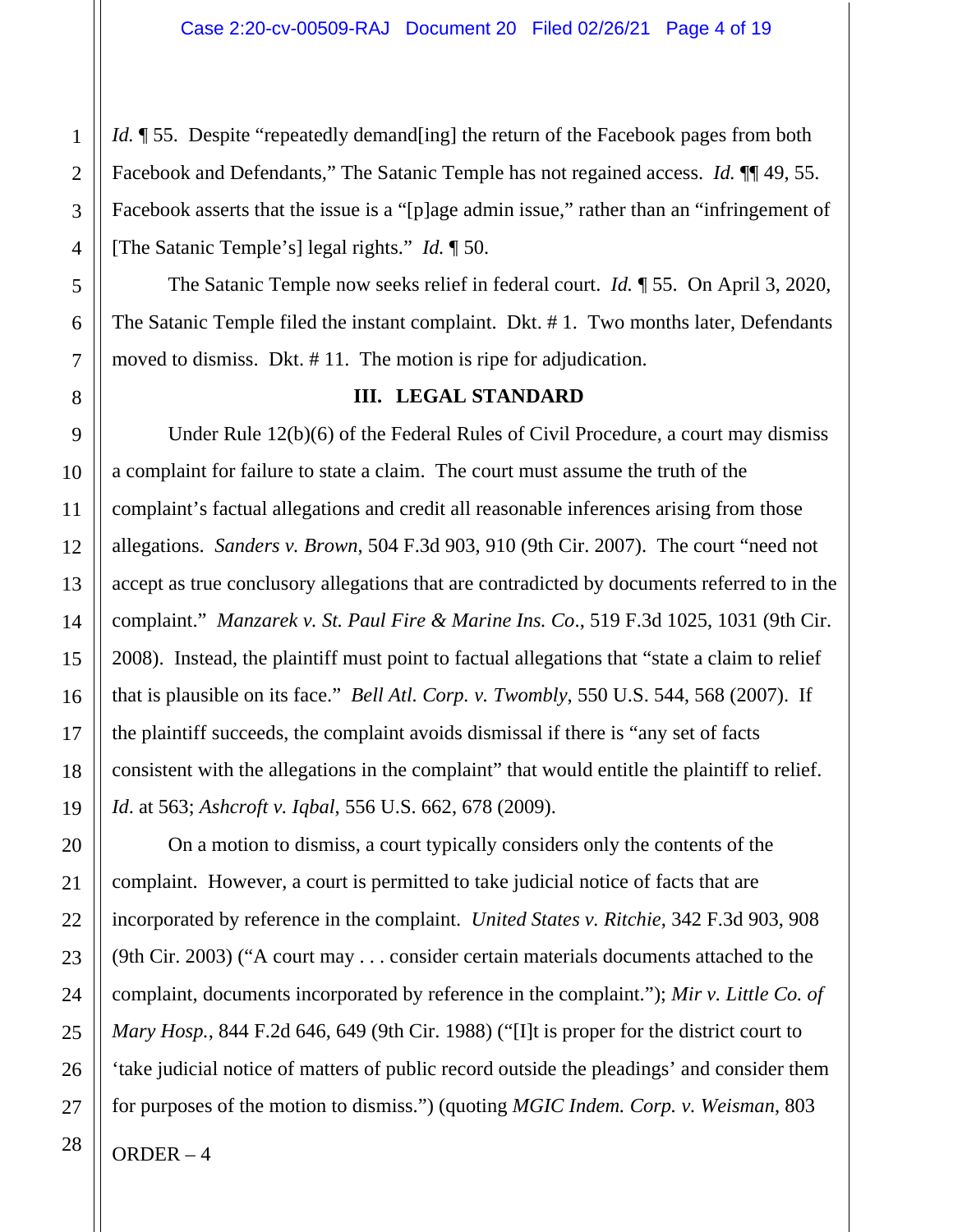F.2d 500, 504 (9th Cir. 1986)).

#### **IV. DISCUSSION**

The Satanic Temple asserts five causes of action: (1) violation of the Computer Fraud and Abuse Act ("CFAA"), (2) violation of the Anti–Cybersquatting Consumer Protection Act ("ACPA"), (3) tortious interference with business expectancy, (4) violation of Washington's Consumer Protection Act ("CPA"), and (5) defamation. The Court addresses each in turn.

### **A. Computer Fraud and Abuse Act**

The Satanic Temple's first cause of action is for a "CFAA Violation." Dkt. # 1 ¶¶ 56-66. The complaint does not specify what subsection of the statute the claim is brought under. *Id.* Defendants assume that it is brought under 18 U.S.C. § 1030(a)(4). Dkt. # 11 at 9. The Satanic Temple, on the other hand, suggests that it is relying on 18 U.S.C. §  $1030(a)(2)(C)$ . Dkt. #12 at 4. For purposes of this order, the specific subsection is not important. Either applies only if someone accesses a computer "without authorization" or "exceeds authorized access."

The CFAA creates criminal and civil liability for "acts of computer trespass by those who are not authorized users or who exceed authorized use." *Facebook, Inc. v. Power Ventures, Inc.*, 844 F.3d 1058, 1065 (9th Cir. 2016). A protected computer may be improperly accessed in one of two ways, (1) by "obtaining access without authorization" or (2) by "obtaining access with authorization but then using that access improperly." *Id.* (quoting *Musacchio v. United States*, 136 S. Ct. 709, 713 (U.S. 2016)). Summarizing the Ninth Circuit's historical application of the CFAA, the court in *Facebook v. Power Ventures* explained "two general rules." *Id.* at 1067.

First, a defendant can run afoul of the CFAA when he or she has no permission to access a computer or when such permission has been revoked explicitly. Once permission has been revoked, technological gamesmanship or the enlisting of a third party to aid in access will not excuse liability. Second, a violation of the terms of use of a website—without more cannot establish liability under the CFAA.

ORDER – 5

28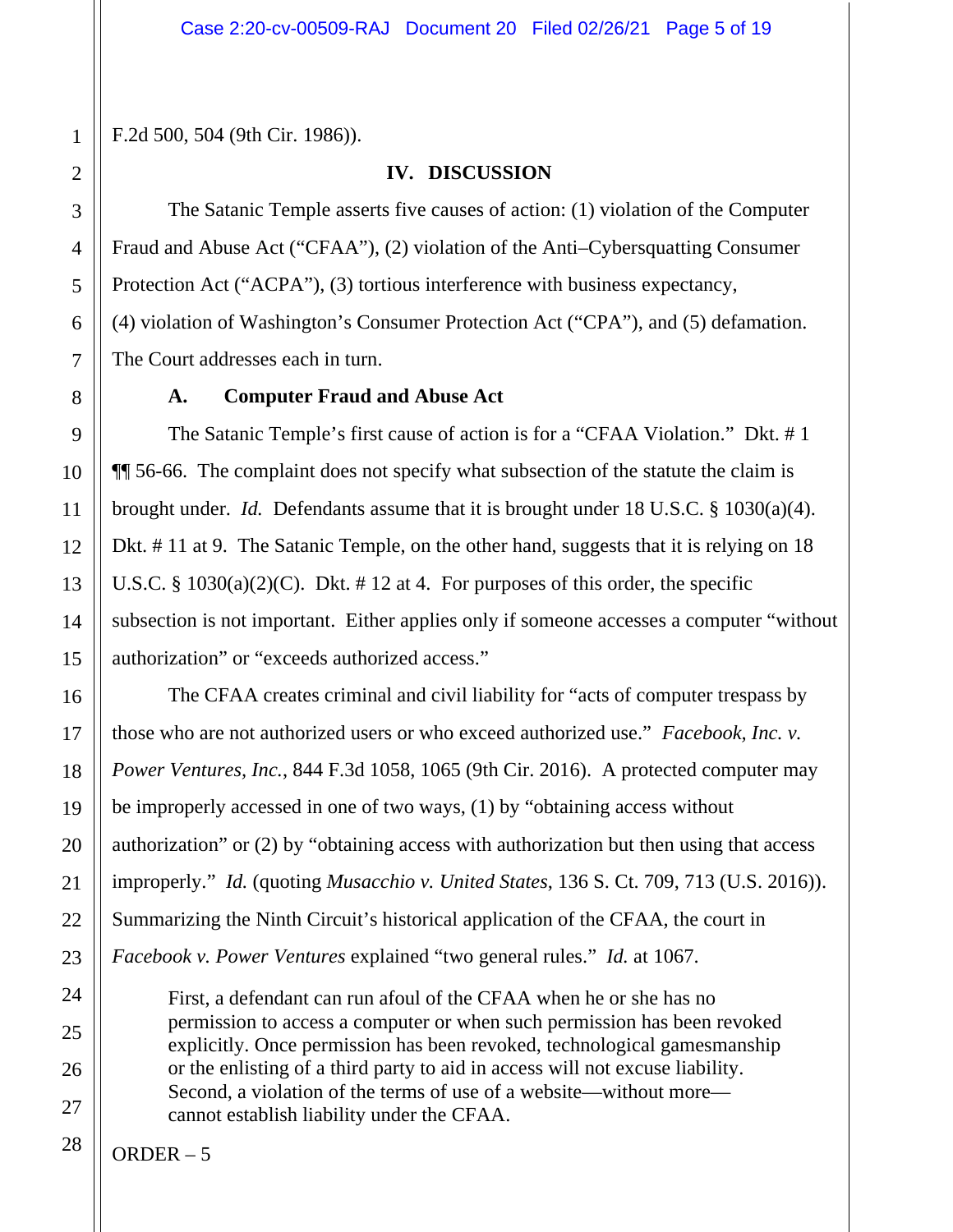*Id.* at 1067.

Of the two rules, The Satanic Temple says Defendants violated the second. Dkt. # 12 at 4-8. It does not currently allege or argue that Defendants' actions were done "without authorization." In fact, it alleges the opposite. In its complaint, The Satanic Temple claims that each Defendant had authorization, each having been "entrusted with administrative rights" to its social media accounts. Dkt. # 1 ¶ 30.

Instead, The Satanic Temple's argument is that Defendants "exceeded their authority." Dkt. # 12 at 4. It says that Defendants' authority "to access the administrative privileges of the Facebook account" was "predicated on the Code of Conduct." *Id.* at 7; Dkt. # 1 ¶¶ 28-30. According to The Satanic Temple, Defendant Johnson's and Defendant Meeham's actions on Facebook—posting links and commentary, posting a manifesto, and removing previously-approved administrators except Defendants—violated the Code of Conduct and therefore exceeded the authority granted to them. *Id.* ¶¶ 30, 33, 36-44.

This circuit has already considered and rejected that argument. Violating a company's terms of use (here, the Code of Conduct) is insufficient to state a CFAA claim. The Ninth Circuit made that clear in *United States v. Nosal*, 676 F.3d 854, 857, 863 (9th Cir. 2012) (en banc). There, the court held that, under the CFAA, the phrase "exceeds authorized access" applies only to "violations of restrictions on *access* to information, and not restrictions on its *use*." *Id.* at 863-64 (emphasis in original). Thus, it held that the CFAA "does not extend to violations of [a company's computer] use restrictions." *Id.*

Here, Defendants had authority. Each was granted administrative privileges to The Satanic Temple's Facebook accounts. Dkt. # 1 ¶¶ 28-30. The Code of Conduct limited Defendants' *use* of those accounts, but it did not limit their *access* to the accounts. *Id.* ¶¶ 30, 33, 36-44. Defendants allegedly violated that Code of Conduct. *Id.* Yet, under *Nosal*, violation of that Code of Conduct does not itself amount to "exceeding authority"

ORDER  $-6$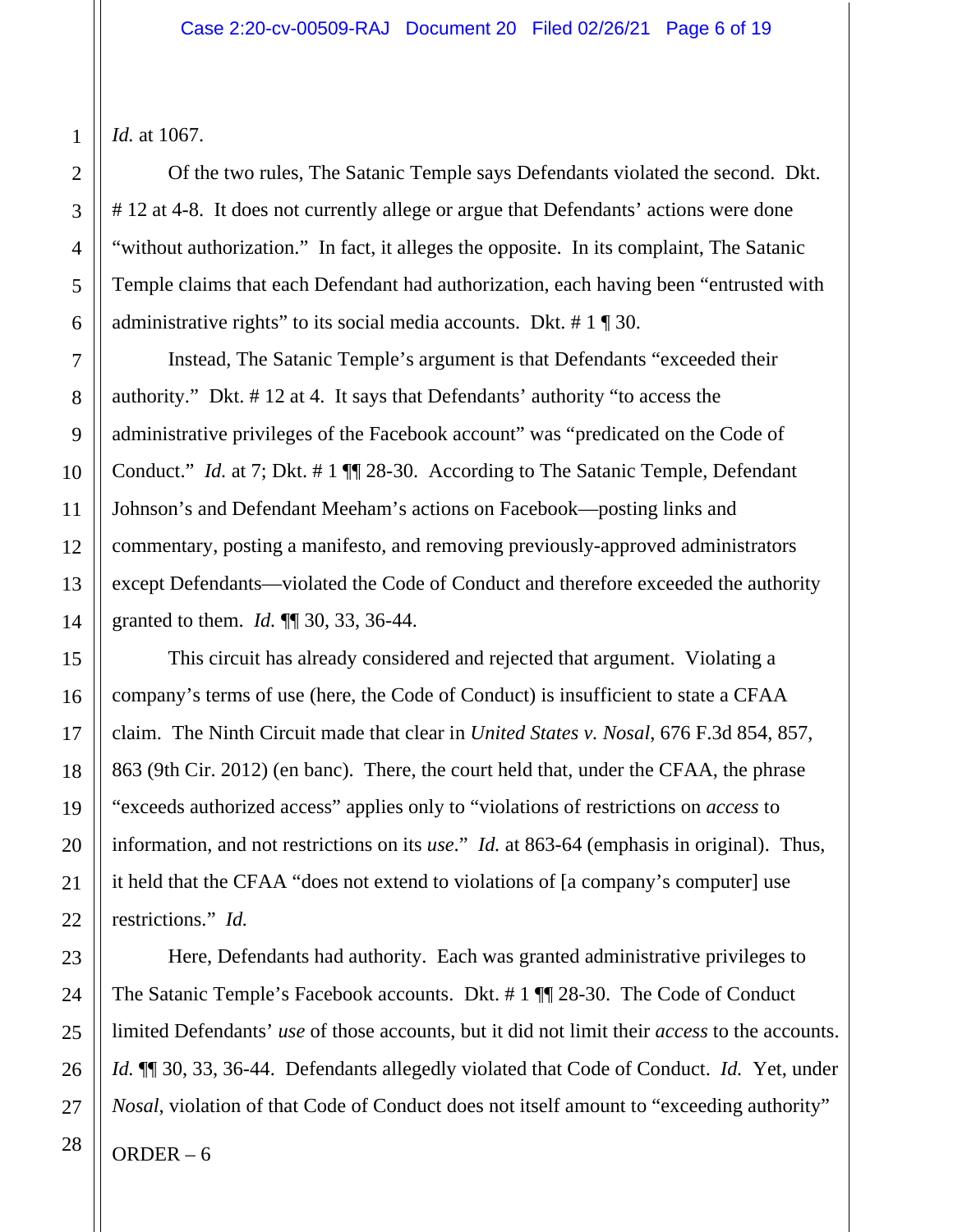and is insufficient to state a claim under the CFAA.

The *Nosal* court gave an example of when authority may have been "exceeded." 676 F.3d at 856-57. "[A]ssume an employee is permitted to access only product information on [a] company's computer but accesses customer data: He would 'exceed[] authorized access' if he looks at the customer lists." *Id.* (third alteration in original). That is simply not what is alleged here. The Satanic Temple does not claim that it prohibited Defendants from accessing its Facebook accounts altogether, yet they accessed it anyway. Nor does it claim that it restricted Defendants' access to certain features of those accounts, yet Defendants wandered where they were not allowed. Instead, it claims that it restricted Defendants' *use* of those accounts through its Code of Conduct, which Defendants violated, an argument squarely rejected in *Nosal*.

At most, The Satanic Temple alleges that Defendants have misappropriated the authority granted to them. Dkt. # 1 ¶¶ 30, 35. But the CFAA is an "anti-hacking statute," not a "misappropriation statute." *Nosal*, 676 F.3d at 857. Defendants may have very well abused their authority, but The Satanic Temple has not alleged that they exceeded it.

For its part, The Satanic Temple argues that the Court must look beyond *Nosal*. Other cases, it says, suggest that companies may place "explicit limits on authorization." Dkt. # 12 at 5. It cites several decisions after *Nosal* but mostly explores two district court cases: *Craigslist Inc. v. 3Taps Inc.*, 942 F. Supp. 2d 962, 968 (N.D. Cal. 2013) and *Ticketmaster L.L.C. v. Prestige Entm't W., Inc.*, 315 F. Supp. 3d 1147 (C.D. Cal. 2018). Dkt. # 12 at 4-8.

Neither case is applicable: unlike the plaintiffs there, The Satanic Temple does not allege that it ever explicitly revoked Defendants' authority. *Craigslist* and *Ticketmaster* share a few common features. In both cases, defendants initially had authority to access plaintiffs' websites, defendants violated plaintiffs' terms of use, plaintiffs revoked defendants' access to their websites by sending defendants cease and desist letters, and defendants ignored the revocations. The decisions turned not on defendants' initial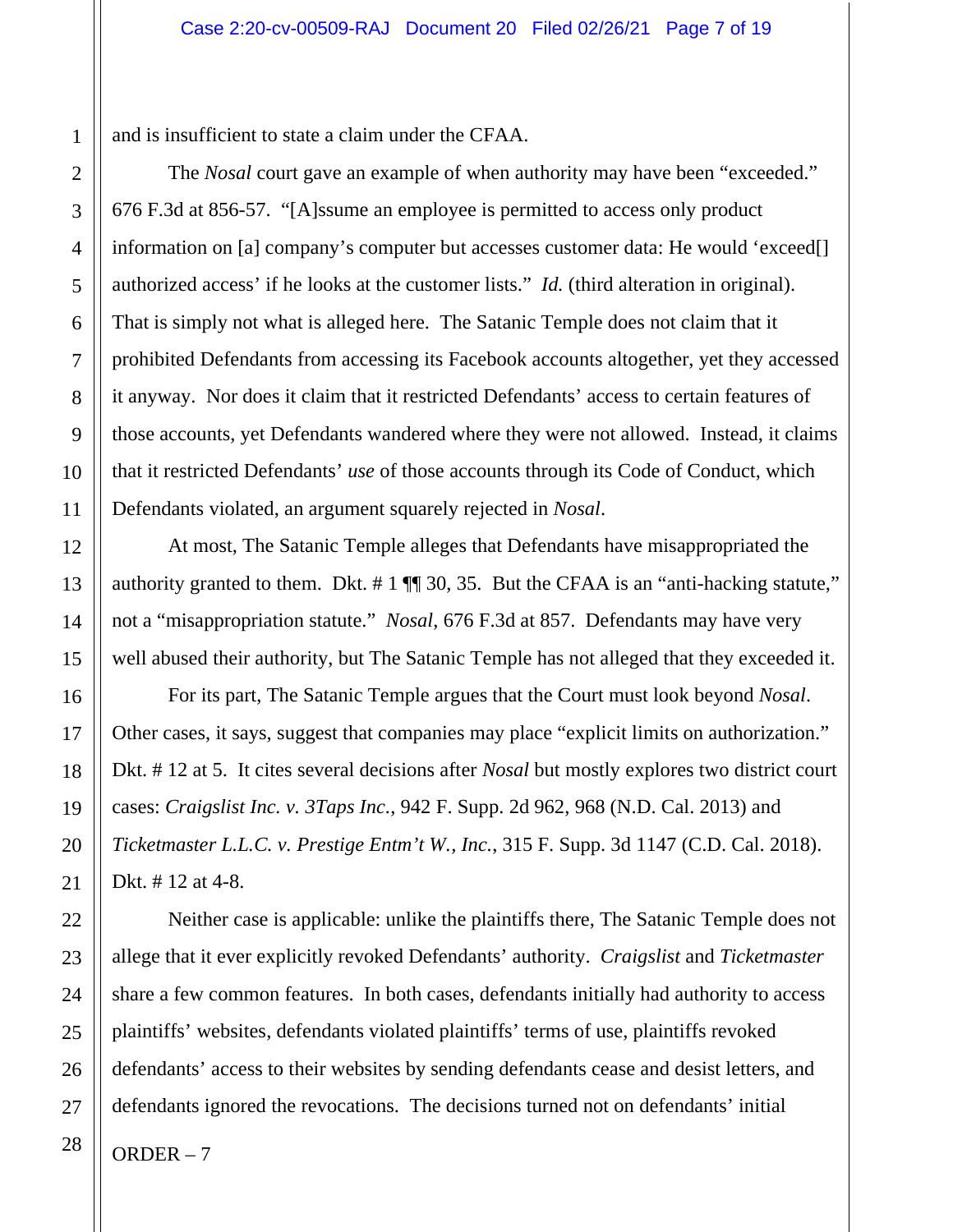violation of plaintiffs' terms of use; they turned on defendants' continued access of plaintiffs' websites after authority was revoked. *Craigslist*, 942 F. Supp. 2d at 969-70 ("Defendants' *continued use* of [plaintiff's website] *after the clear statements regarding authorization in the cease and desist letters* and the technological measures to block them constitutes unauthorized access under the [CFAA]." (emphasis added)); *Ticketmaster*, 315 F. Supp. 3d at 1171 ("To be clear, it is the violation of the terms of the [cease and desist l]etter, *not of [plaintiff]'s Terms of Use*, on which the Court bases its finding of a well-pled CFAA claim." (emphasis added)).

Following *Craigslist* and *Ticketmaster*, the Court makes two observations. First, the holdings in both cases are consistent with circuit authority. *See, e.g.*, *Facebook, Inc. v. Power Ventures, Inc.*, 844 F.3d 1058, 1067-68 (9th Cir. 2016) ("[Plaintiff] expressly rescinded [] permission when [it] issued its written cease and desist letter to [defendant] . . . . We therefore hold that, after receiving written notification . . ., [defendant] accessed [plaintiff]'s computers 'without authorization' within the meaning of the CFAA and is liable under that statute."); *United States v. Nosal*, 844 F.3d 1024, 1029 (9th Cir. 2016) ("*Nosal II*") ("[A] person uses a computer 'without authorization' under [the CFAA] . . . when the employer has rescinded permission to access the computer and the defendant uses the computer anyway." (internal quotation marks omitted) (quoting *LVRC Holdings LLC v. Brekka*, 581 F.3d 1127 (9th Cir. 2009)).

Second, unlike those cases, The Satanic Temple has not alleged that it revoked Defendants' authority. At most, it has pled in conclusory fashion that "it demanded the return of the Facebook pages" from Defendants. Dkt. # 1 ¶ 49. This is insufficient. Apart from being conclusory, this allegation does not state when the revocation occurred, how that revocation was communicated, and what actions Defendants undertook afterwards. Without such allegations, The Satanic Temple's comparison to *Craigslist* and *Ticketmaster* is strained and unpersuasive.

The Satanic Temple has failed to allege a violation under the CFAA. Its theory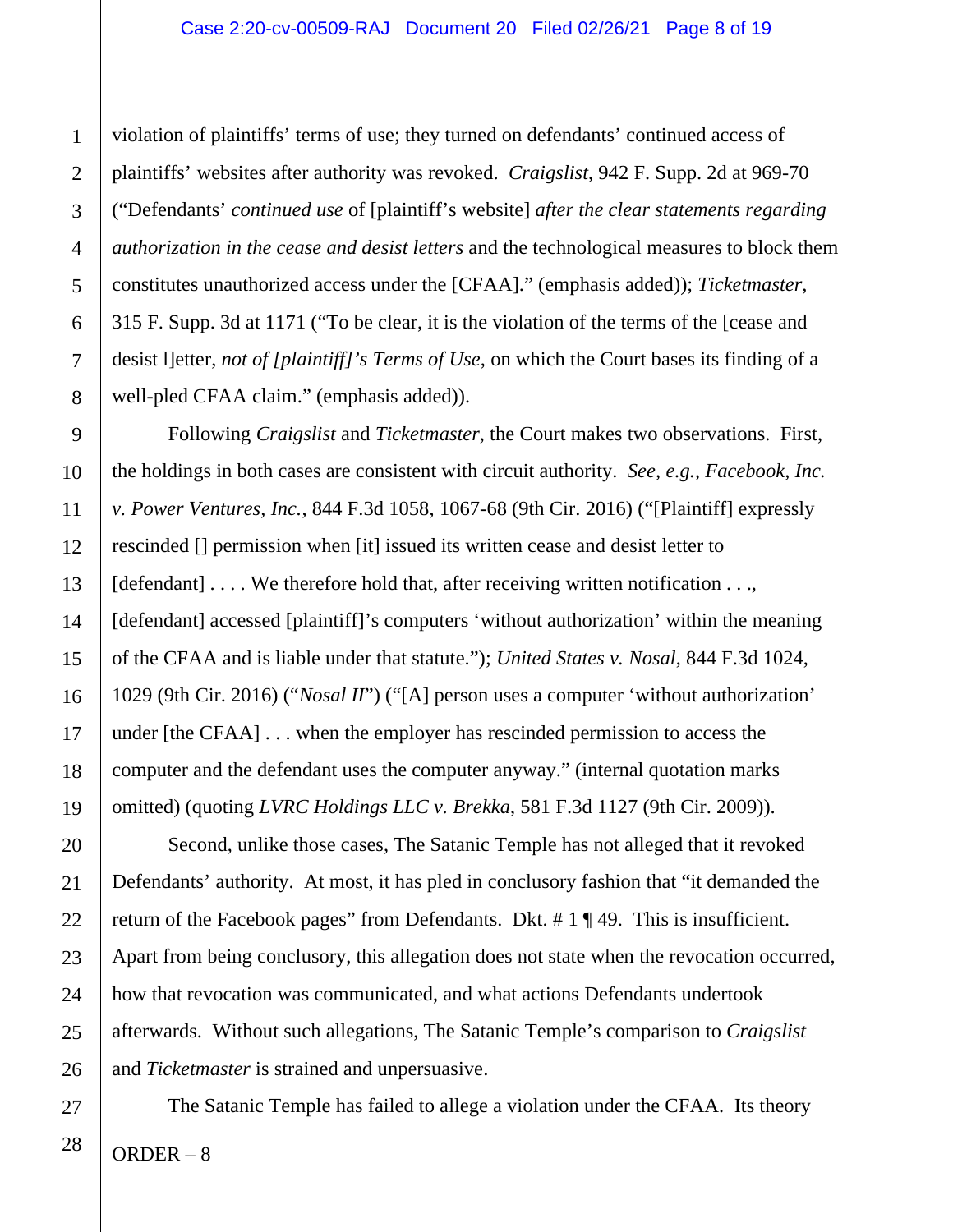that Defendants "exceeded authorized access" by violating The Satanic Temple's Code of Conduct has been expressly rejected by the Ninth Circuit. The Court **DISMISSES** this claim.

### **B. Anti–Cybersquatting Consumer Protection Act**

"The Anti–Cybersquatting Consumer Protection Act establishes civil liability for 'cyberpiracy' where a plaintiff proves that (1) the defendant registered, trafficked in, or used a domain name; (2) the domain name is identical or confusingly similar to a protected mark owned by the plaintiff; and (3) the defendant acted 'with bad faith intent to profit from that mark.'" *DSPT Int'l, Inc. v. Nahum*, 624 F.3d 1213, 1218-19 (9th Cir. 2010); *see also* 15 U.S.C. § 1125. "ACPA applies to all domain names, whether registered before or after the enactment of the statute." *GoPets Ltd. v. Hise*, 657 F.3d 1024, 1030 (9th Cir. 2011).

In October 2014, The Satanic Temple created a business page on Facebook. Dkt. # 1 ¶ 23. Since then, the Facebook page has amassed more than 17,000 followers. *Id.* ¶ 24. The page has a corresponding uniform resource locator ("URL"), "https://www.facebook.com/**TheSatanicTemple**Washington/." *Id.* ¶¶ 47, 71 (emphasis in original). And The Satanic Temple owns the trademark, "The Satanic Temple," contained in the URL. *Id.* ¶¶ 11, 70. Because Defendants have "hijacked" the Facebook page, by removing all approved administrators except Defendants and by refusing to return control, The Satanic Temple claims that Defendants are "trafficking in" the trademark. *Id.* ¶¶ 67-73. To that end, The Satanic Temple asserts a claim for "cyberpiracy." *Id.*

Defendants argue, however, that the claim is deficiently pled. Dkt. # 11 at 9-13; Dkt. # 17 at 8-12. It is deficient, they argue, for two reasons. The Satanic Temple fails to allege that Defendants had a "bad faith intent to profit" from the trademark and that The Satanic Temple does not own the domain name at issue. Dkt. # 11 at 9-13; Dkt. # 17 at 8-12.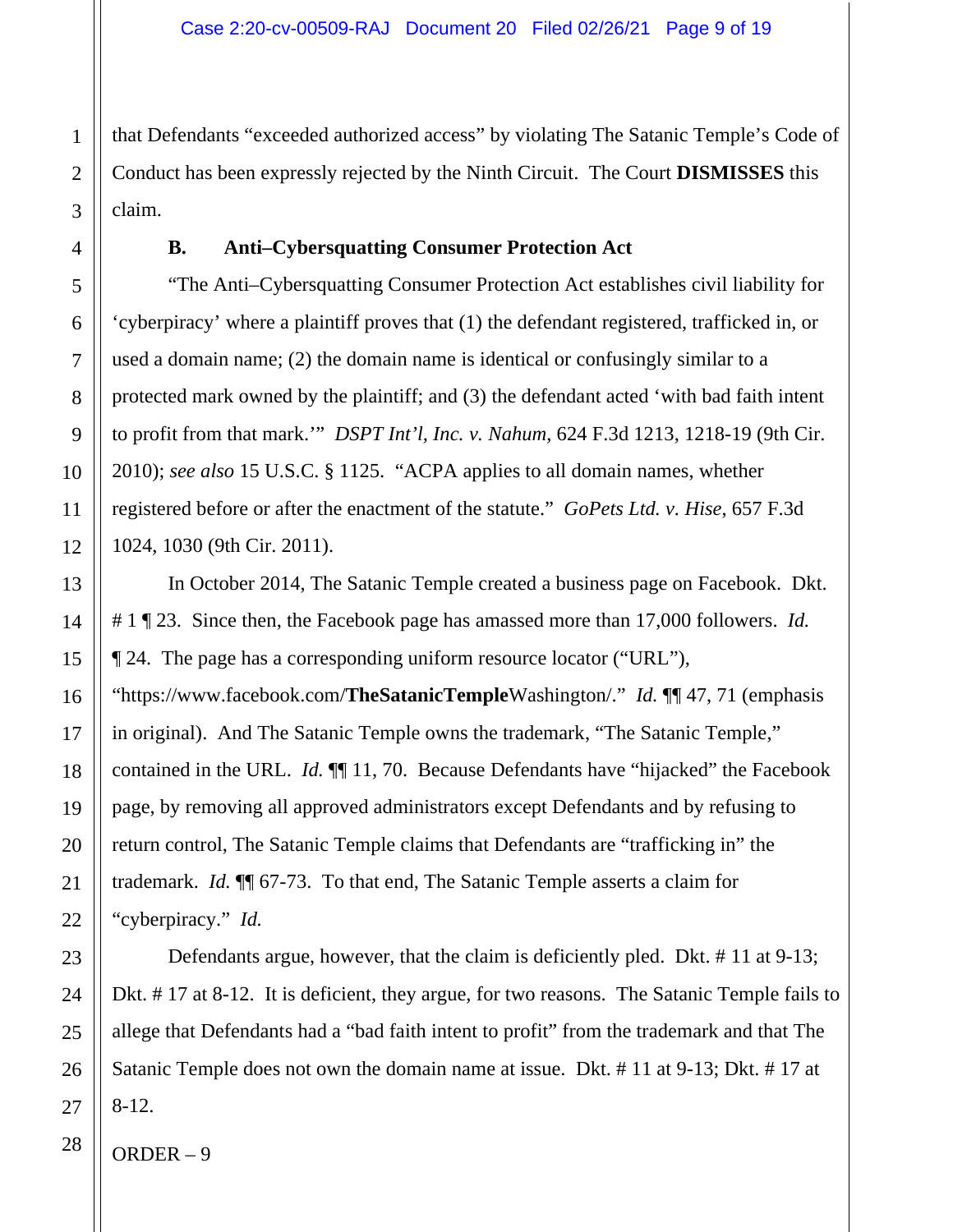As explained below, the trademark here is contained in the URL's "post-domain path," not the "domain name." This case presents an issue of first impression: Are vanity URLs, or "post-domain paths" generally, considered "domain names" under the ACPA? The Court holds they are not. Statute and precedent define the term "domain name"; post-domain paths do not fit that definition.

# **i. "Domain Name"**

The ACPA itself defines the term "domain name." It means "any alphanumeric designation which is registered with or assigned by any domain name registrar, domain name registry, or other domain name registration authority as part of an electronic address on the Internet." 15 U.S.C. § 1127.

The Ninth Circuit has provided additional clarity. *Office Depot Inc. v. Zuccarini*, 596 F.3d 696, 698 (9th Cir. 2010). It explained that a domain name consists of two parts, a "top-level" domain and a "second-level" domain, and is ultimately registered with a registry operator:

The hierarchy of each domain name is divided by periods. Thus, reading a domain name from right to left, the portion of the domain name to the right of the first period is the top-level domain ("TLD"). TLDs include .com, .gov, .net., and .biz. Each TLD is divided into second-level domains identified by the designation to the left of the first period, such as "example" in "example.com" or "example.net." . . . *Each domain name is unique and thus can only be registered to one entity* . . . .

A domain name is created when it is registered with the appropriate registry operator. A registry operator maintains the definitive database, or registry, that associates the registered domain names with the proper IP numbers for the respective domain name servers. The domain name servers direct Internet queries to the related web resources. A registrant can register a domain name only through companies that serve as registrars for second level domain names. Registrars accept registrations for new or expiring domain names, connect to the appropriate registry operator's TLD servers to determine whether the name is available, and register available domain names on behalf of registrants . . . .

*Id.* (alteration in original) (emphasis added) (quoting *Coalition for ICANN Transparency,* 

1

2

3

4

5

6

7

8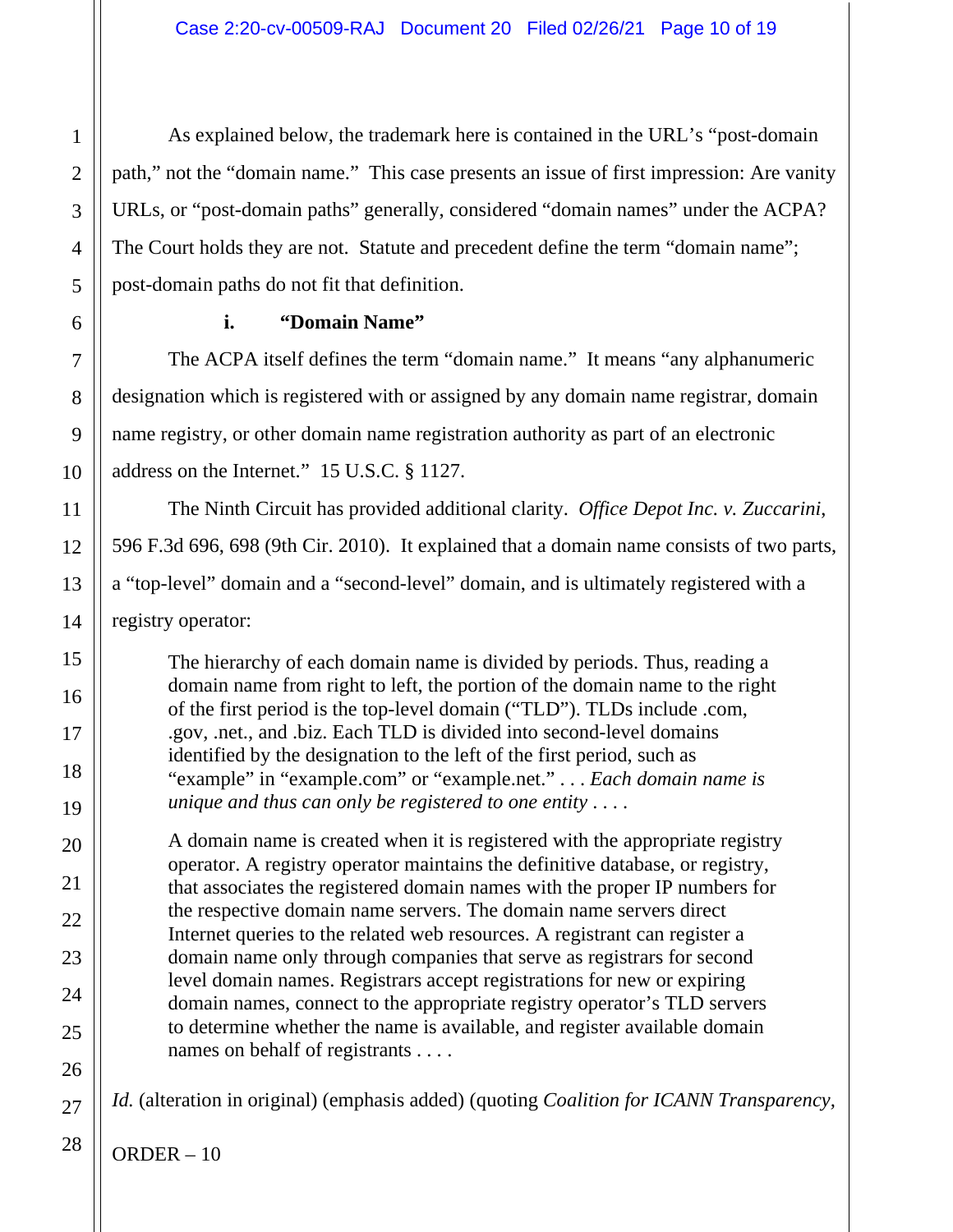*Inc. v. VeriSign, Inc.*, 464 F. Supp. 2d 948, 951-52 (N.D. Cal. 2006)).

### **ii. Vanity URLs and Post-Domain Paths**

Each web page within a website has its own URL, for example "a2zsolutions.com/desks/floor/laptraveler/dkfl-lt.htm." *Interactive Prod. Corp. v. a2z Mobile Office Sols., Inc.*, 326 F.3d 687, 691 (6th Cir. 2003). A URL consists of a domain name (a2zsolutions.com) and a "post-domain path" (/desks/floor/laptraveler/dkfl-lt.htm). *Id.* As one court put it, the post-domain path is "the text that comes after the slash." *Patmont Motor Werks, Inc. v. Gateway Marine, Inc.*, No. 3:96-cv-02703-TEH, 1997 WL 811770, at \*4 n.6 (N.D. Cal. Dec. 18, 1997) ("goped" in "www.idiosync.com/goped").

What is more, some social media websites, such as Facebook, permit a user to create a unique, personalized URL known as a "vanity URL." Natalma M. McKnew, *Post-Domain Infringement: In Search of a Remedy*, Am. B. Ass'n (Mar. 22, 2010), https://www.americanbar.org/groups/business\_law/publications/blt/2010/03/08\_mcknew/ ; *see also* Natalma M. McKnew, *The Easy and the Not-Easy Pieces: Trademarks and Internet Advertising*, 14 J. Internet L. 1, 15 (2010). For example, Facebook user John Doe might be reached at www.facebook.com/johndoe. The vanity URL, "/johndoe," is thus contained in the post-domain path. *See, e.g.*, *Wilens v. Doe Defendant No. 1*, No. 3:14-cv-02419-LB, 2015 WL 4606238, at \*17 (N.D. Cal. July 31, 2015), *report and recommendation adopted*, No. 5:14-cv-02419-LHK, 2015 WL 5542529 (N.D. Cal. Sept. 18, 2015) (providing example of vanity URL, "twitter.com/Jeffrey\_Wilens," for Twitter user Jeffrey Wilens).

Some courts have held that, though trademark law clearly applies to domain names, it does not apply to trademarks contained in post-domain paths. *See, e.g.*, *Interactive*, 326 F.3d at 696-98 (6th Cir. 2003) ("The post-domain path of a URL, however, does not typically signify source. . . . Because post-domain paths do not typically signify source, *it is unlikely that the presence of another's trademark in a postdomain path of a URL would ever violate trademark law*." (emphasis added)); *Patmont*,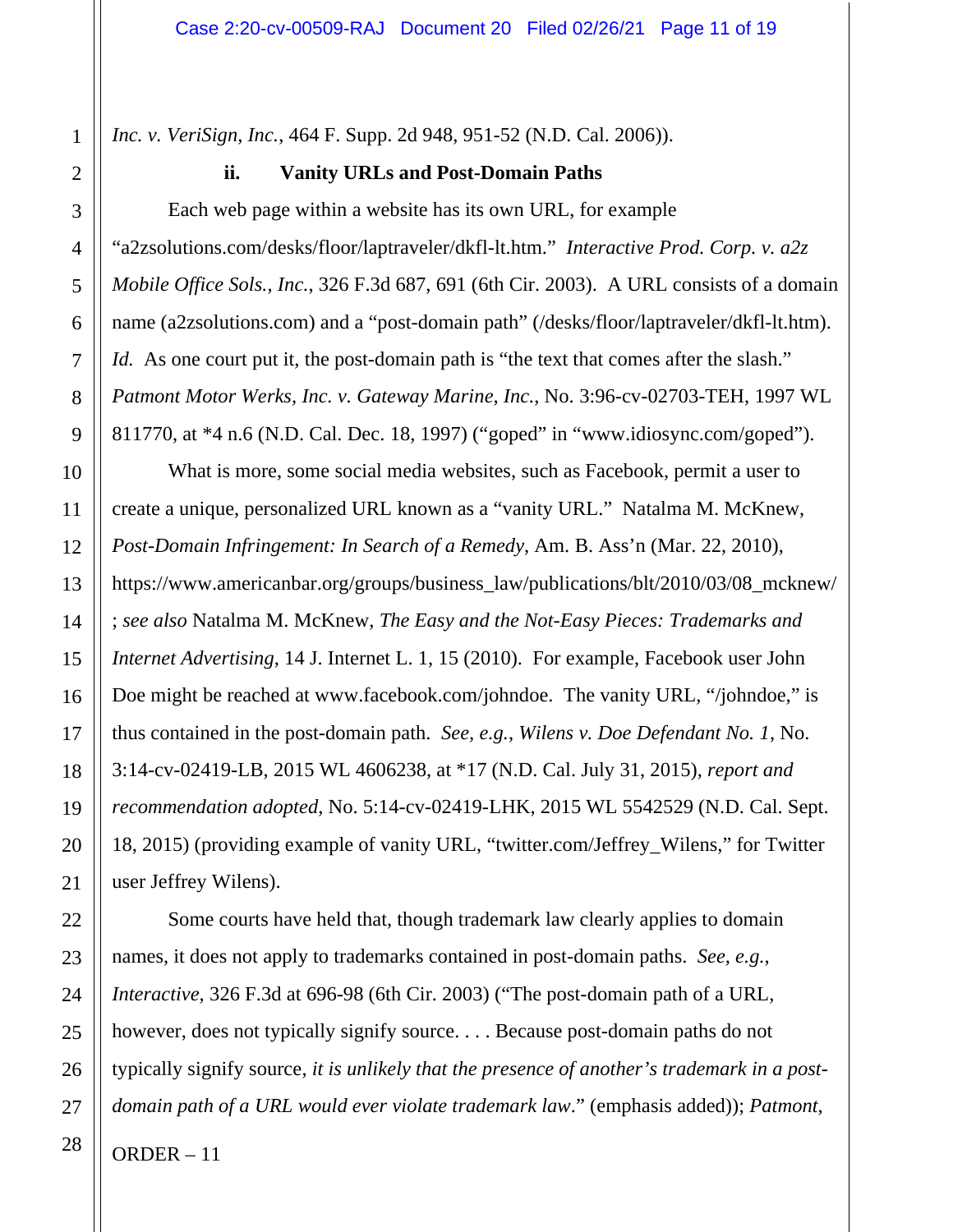1997 WL 811770, at \*4 n.6 ("Nothing in the post-domain path of a URL indicates a website's source of origin, and [plaintiff] has cited no case in which the use of a trademark within a URL's path formed the basis of a trademark violation. Therefore, the fact that the Go–Ped mark appeared in the path of [defendant]'s website's URL— 'www.idiosync.com/goped'—does not affect the Court's conclusion that the website does not imply [plaintiff]'s sponsorship or endorsement."); *Wilens*, 2015 WL 4606238, at \*17 ("The ACPA says nothing about social media profiles, and the mark JEFFREY WILENS is found within the post-domain name path, and not the domain name itself, for twitter.com/Jeffrey\_Wilens.").

1

2

3

4

5

6

7

8

9

10

11

12

13

14

15

16

17

18

19

20

21

# **iii. facebook.com/TheSatanicTempleWashington**

The Satanic Temple owns the trade name "The Satanic Temple." Dkt. # 1 | 11. The "domain in question," it says, is "facebook.com/**TheSatanicTemple**Washington." Dkt. # 12 at 9 (emphasis in original). According to The Satanic Temple, Defendants have commandeered its social media profile and are holding it "hostage." *Id.* at 8-12. It now seeks the ACPA's protection.

This claim fails for one reason. The "domain in question" is not in fact "facebook.com/TheSatanicTempleWashington." The "domain name" is "facebook.com." And The Satanic Temple does not claim to own it. Its trademark lies in the post-domain path, which does not constitute a "domain name" under the ACPA. As explained above, the statute defines the term "domain name," and the case law provides further clarification. The Satanic Temple's claim fails under both.

In reverse order, cases in this circuit explain that there are two parts to a domain name, a top-level and a second-level. Post-domain paths are not included in that combination. Here, the top-level is ".com," and the second-level is "facebook." The Satanic Temple's trademark is contained in neither. Rather,

"/TheSatanicTempleWashington" is a vanity URL. It comes "after the slash" and is thus contained in the post-domain path.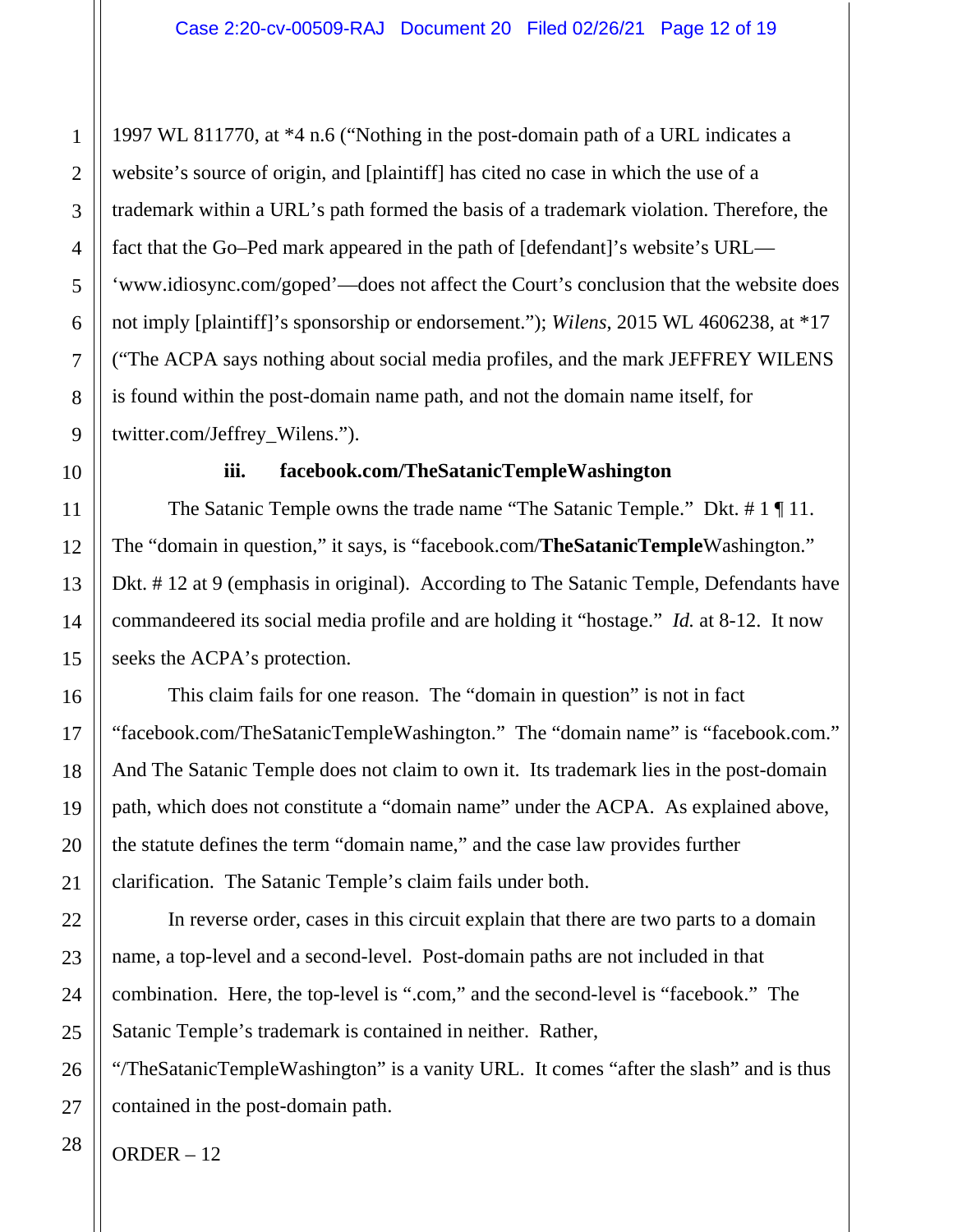The outcome is no different under the statutory definition. Under 15 U.S.C. § 1127, to be considered a "domain name," an "alphanumeric designation" must be registered with a "domain name registrar, domain name registry, or other domain name registration authority." The domain "facebook.com" may well be registered. But nowhere in the complaint does The Satanic Temple allege that the term "/TheSatanicTempleWashingtion" itself is also registered.

The ACPA protects against the unauthorized use of a trademark in a domain name. According to the complaint, the trademark here is being used not in a domain name, but in a post-domain path. Those are not the same. The Court has found no authority suggesting that the ACPA extends to any URL component beyond top-level and secondlevel domains. Indeed, the Court has found the opposite. *See GoForIt Entm't, LLC v. DigiMedia.com L.P.*, 750 F. Supp. 2d 712, 725 (N.D. Tex. 2010) ("The court has found no case, and [plaintiff] has cited none, that holds that a portion of a web address other than a second or top level domain constitutes a 'domain name' within the meaning of the ACPA.").

The Court declines to stretch the ACPA to cover trademarks appearing in vanity URLs or post-domain paths. Because the ACPA is inapplicable, the Court need not address each claim element. The Court **DISMISSES** the ACPA claim.

**C. Tortious Interference with Business Expectancy**

Under Washington law, to plead a claim for tortious interference with a business expectancy, a plaintiff must allege "(1) the existence of a valid contractual relationship or business expectancy; (2) that defendants had knowledge of that relationship; (3) an intentional interference inducing or causing a breach or termination of the relationship or expectancy; (4) that defendants interfered for an improper purpose or used improper means; and (5) resultant damage." *Leingang v. Pierce Cty. Med. Bureau, Inc.*, 930 P.2d 288, 300 (Wash. 1997).

ORDER – 13 For this claim, neither party offers serious argument. Neither addresses all five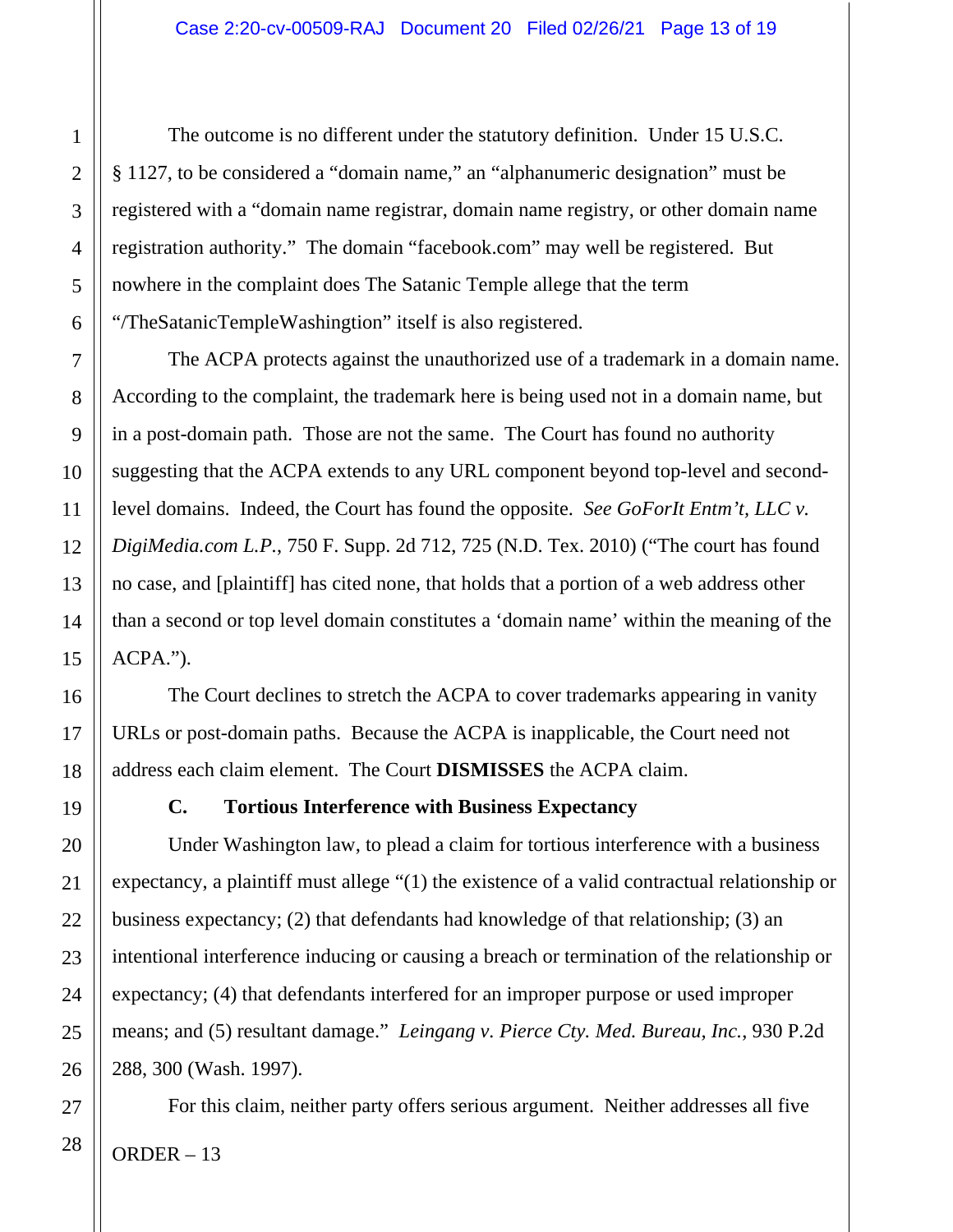elements of the claim. Instead, both offer the Court their own hypotheticals without any supporting authority. In Defendants' world, The Satanic Temple is a "customer," Facebook is a "merchant who sells widgets," and Defendants are former members who stole a widget from The Satanic Temple. Dkt. # 11 at 13-14. This roleplay supposedly shows that the theft of the widget "in no way effects [sic] the organization's ongoing relationship with the merchant" because the organization could always buy more widgets. *Id.* The Satanic Temple counters with its own hypothetical. Dkt. #12 at 12-13. It likens Facebook to a sculptor and The Satanic Temple's Facebook page to "a work of art." *Id.* It says that Defendants, as former "employees," "convince[d] Facebook to give the employee exclusive access to the now-ornate sculpture, deface[d] it, and falsely represent[ed] the defaced sculpture as [their] own work." *Id.*

These arguments are unhelpful. They are not only unsupported; they are also incomplete. They only address one element of the tortious interference claim, whether a "breach or termination of the relationship or expectancy" occurred. Analyzing each element, the Court concludes that the first, third, and fifth are adequately pled and that the second and fourth are not.

ORDER – 14 The first, third, and fifth elements are sufficiently pled because the complaint alleges that The Satanic Temple's Facebook page had pecuniary value. According to the complaint, the Facebook page has an audience of more than 17,000 followers. Dkt. # 1 ¶ 24. Those followers provide The Satanic Temple with a monetary benefit. *Id.* ¶ 75. Having more followers increases awareness, increasing membership and increasing donations. *Id.* Thus, The Satanic Temple pleads that the Facebook page has a "cognizable dollar value" of nearly \$35,000. *Id.* ¶ 75. This is a "valid business expectancy" that satisfies the first element. *Newton Ins. Agency & Brokerage, Inc. v. Caledonian Ins. Grp., Inc.*, 52 P.3d 30, 33 (Wash. 2002) ("A valid business expectancy includes any prospective contractual or business relationship that would be of pecuniary value."). Defendants allegedly brought an end to those benefits by hacking the Facebook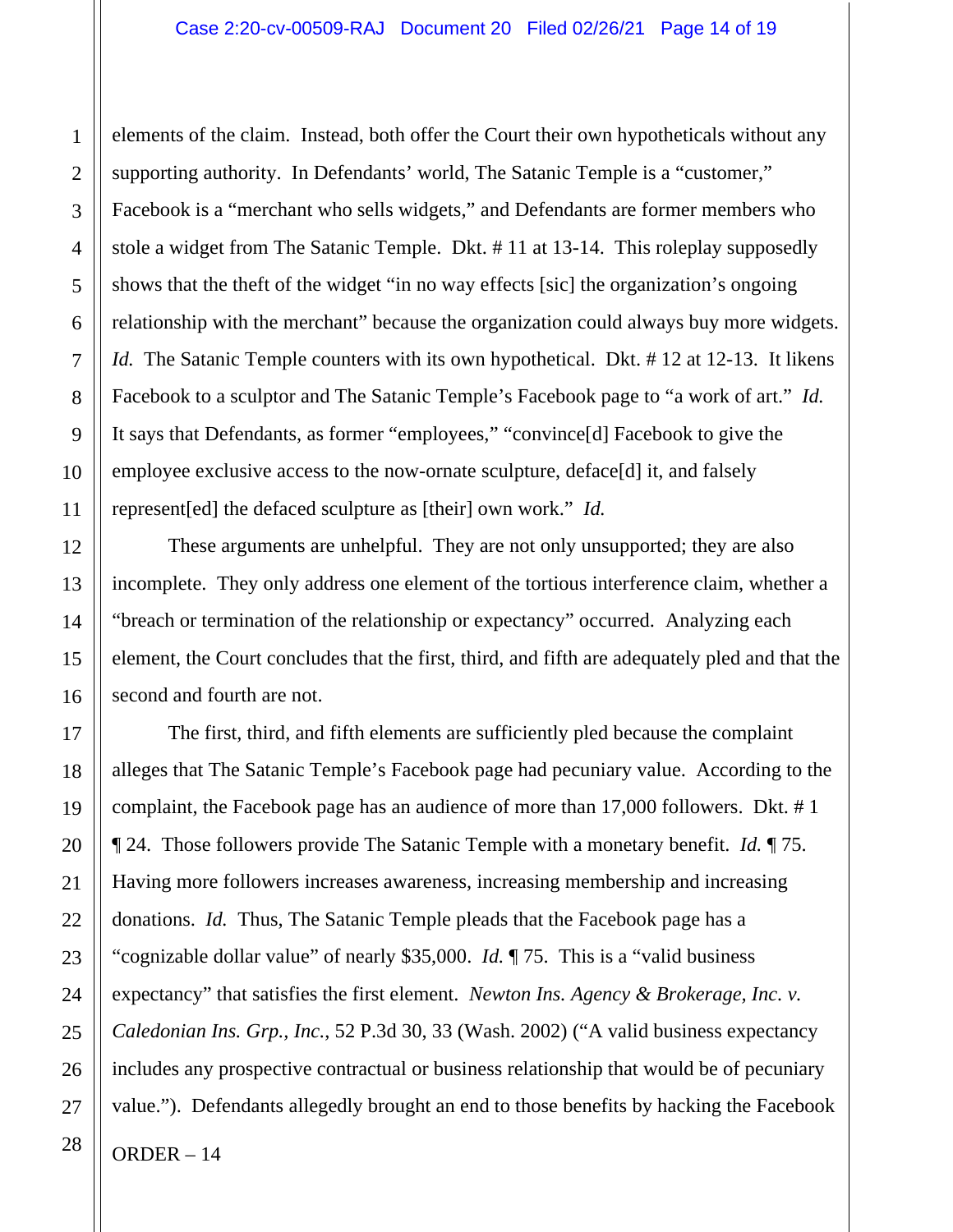account and removing The Satanic Temple as administrators. Dkt. # 1 ¶ 39. This satisfies the third and fifth elements. Defendants suggest, however, that The Satanic Temple could simply "continu[e] to use Facebook products," presumably by creating a new page and re-building its following. Dkt. # 11 at 14. That argument is unconvincing. The Satanic Temple had a business expectancy in the specific Facebook accounts at issue, one with more than 17,000 followers, not a general expectancy to be able to use the Facebook website in the future.

Turning to the remaining two elements, for the second, The Satanic Temple must allege that Defendants "had knowledge of facts giving rise to the existence of the relationship." *Calbom v. Knudtzon*, 396 P.2d 148, 153 (Wash. 1964). It must allege that Defendants were "aware of some kind of business arrangement" between The Satanic Temple and Facebook. *Topline Equip., Inc. v. Stan Witty Land, Inc.*, 639 P.2d 825, 830 (Wash. Ct. App. 1982). For the fourth element, the interference "must be wrongful by some measure beyond the fact of the interference itself, such as a statute, regulation, recognized rule of common law, or an established standard of trade or profession." *Moore v. Commercial Aircraft Interiors, LLC*, 278 P.3d 197, 200 (Wash. 2012).

As to these elements, The Satanic Temple's allegations fall short. It does not allege that Defendants knew about the Facebook pages' pecuniary value or knew that there was some business arrangement between Facebook and The Satanic Temple. At best, it alleges that "Defendants had subjective knowledge of the business relationship." Dkt. # 1 ¶ 76. This conclusory recitation of the second element is insufficient to state a claim. Likewise, The Satanic Temple does not allege that the interference was wrongful beyond the interference itself—no alleged violation of a statute, regulation, common law rule, or professional standard.

In sum, The Satanic Temple fails to state a claim for tortious interference, and the claim is therefore **DISMISSED**.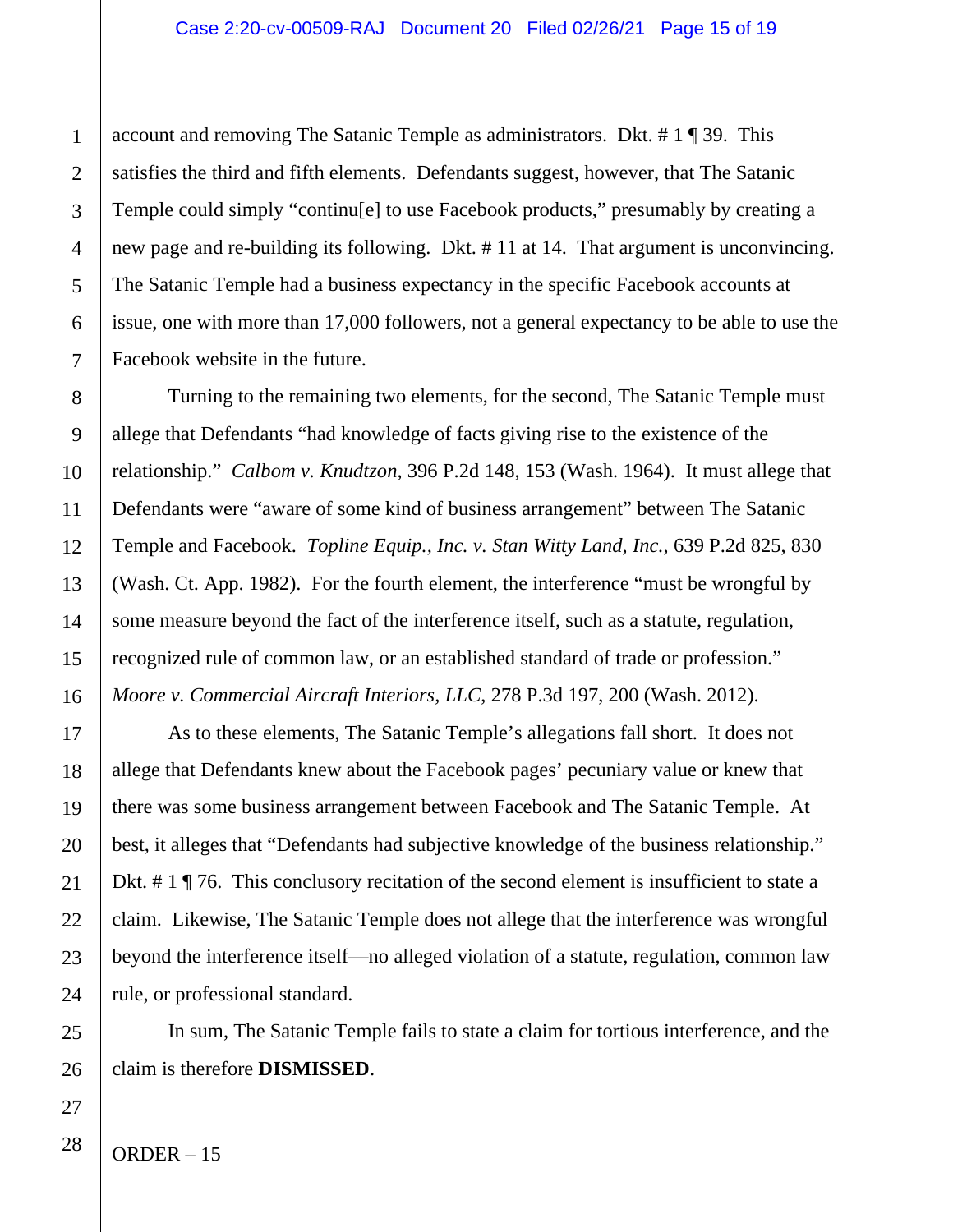#### **D. Washington Consumer Protection Act**

"Unfair methods of competition and unfair or deceptive acts or practices in the conduct of any trade or commerce are hereby declared unlawful." RCW § 19.86.020. To plead a CPA claim, a plaintiff must allege "(1) an unfair or deceptive act (2) in trade or commerce (3) that affects the public interest, (4) injury to the plaintiff in his or her business or property, and (5) a causal link between the unfair or deceptive act complained of and the injury suffered." *Trujillo v. Nw. Tr. Servs., Inc.*, 355 P.3d 1100, 1107 (Wash. 2015) (citing *Klem v. Wash. Mut. Bank*, 295 P.3d 1179 (Wash. 2013)). "A plaintiff alleging injury under the CPA must establish all five elements." *Michael v. Mosquera-Lacy*, 200 P.3d 695, 699 (Wash. 2009).

As to the third prong, the Washington Supreme Court has held, "[i]n a private action, a plaintiff can establish that the lawsuit would serve the public interest by showing a likelihood that other plaintiffs have been or will be injured in the same fashion." *Trujillo*, 355 P.3d at 1108. Courts may also consider four more factors to assess the public interest element: "(1) whether the defendant committed the alleged acts in the course of his/her business, (2) whether the defendant advertised to the public in general, (3) whether the defendant actively solicited this particular plaintiff, and (4) whether the plaintiff and defendant have unequal bargaining positions." *Id.*

The parties argue only a few of the CPA elements. Defendants say that The Satanic Temple has failed to allege that the unfair or deceptive acts here occurred "in trade or commerce," given that neither party sells assets or services. Dkt. # 11 at 15. The Satanic Temple, on the other hand, argues that "[c]ommerce is implicated by the stolen Facebook pages because they have an economic value" to The Satanic Temple. Dkt. # 12 at 13-14.

ORDER – 16 The Court need not settle that dispute. To state a CPA claim, The Satanic Temple must allege all five elements. One element, unaddressed by either the parties' briefing or the complaint, is that an unfair or deceptive act must "affect the public interest." On this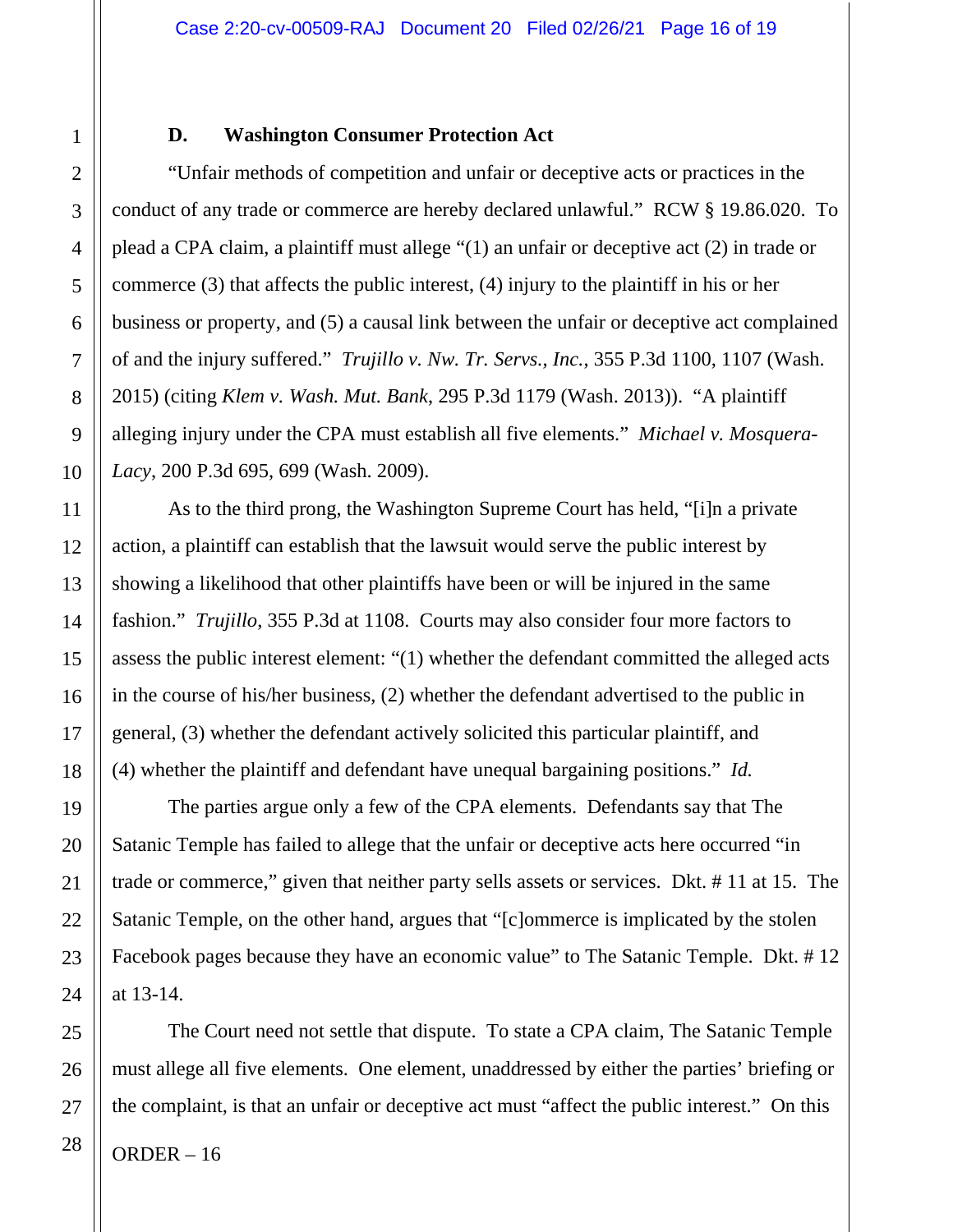score, all The Satanic Temple alleges is that Defendants "deceive[d] the public with a deliberate, willful intent to disparage or pass off competitor services as those of T[he Satanic Temple]." Dkt. #1  $\P$  84, 87. This conclusory allegation fails to satisfy the third CPA prong. It fails to allege that "other plaintiffs have been or will be injured in the same fashion." *Trujillo*, 355 P.3d at 1108. And the other four public interest facts are equally unaddressed. For that reason, The Satanic Temple fails to state a claim under the CPA, and this claim is **DISMISSED**.

#### **E. Defamation**

The First Amendment limits the role of civil courts in resolving "religious controversies that incidentally affect civil rights." *Puri v. Khalsa*, 844 F.3d 1152, 1162 (9th Cir. 2017) (quoting *Serbian E. Orthodox Diocese for U.S. & Can. v. Milivojevich*, 426 U.S. 696, 710 (1976)). Known in this circuit as the "doctrine of ecclesiastical abstention," the doctrine maintains that "civil courts may not []determine the correctness of an interpretation of canonical text or some decision relating to government of the religious polity." *Paul v. Watchtower Bible & Tract Soc. of New York, Inc.*, 819 F.2d 875, 878 n.1 (9th Cir. 1987). That said, there are "two principal approaches to deciding church disputes without 'jeopardiz[ing] values protected by the First Amendment.'" *Puri*, 944 F.3d 1162 (quoting *Presbyterian Church in U.S. v. Mary Elizabeth Blue Hull Mem'l Presbyterian Church*, 393 U.S. 440, 449 (1969)). Still, those approaches only apply if the dispute "involves no consideration of doctrinal matters." *Id.* (quoting *Jones v. Wolf*, 443 U.S. 595, 602 (1979)).

This claim asserts that certain Defendants made false public statements about The Satanic Temple, a religious organization. Dkt. # 1 ¶¶ 7, 36, 92. The Satanic Temple alleges that Defendants have maligned the organization through public Facebook posts. *Id.*  $\P$  36, 92; Dkt. #1-5. In those posts, Defendants have "falsely ascrib[ed] extremist ideologies and affiliations to T[he Satanic Temple]." Dkt. # 1 ¶ 92. Based on the complaint and its attachments, the Court presumes that those "ideologies" include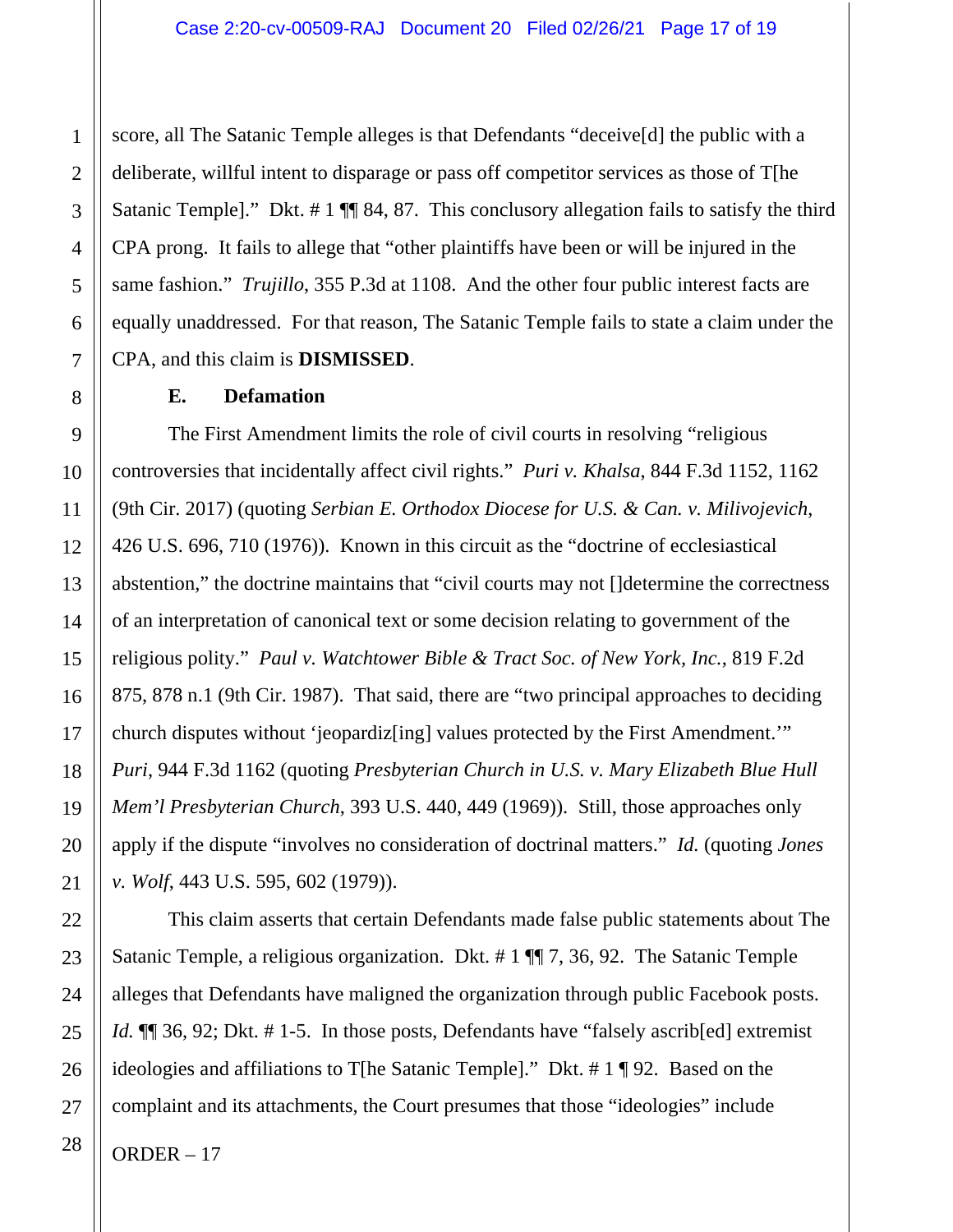ableism, misogyny, racism, fascism, transphobia, and endorsement of police brutality, *id.* ¶ 36, and those "affiliations" include Neo-Nazis and the "alt-right," Dkt. # 1-5 at 2.

Defendants argue that these statements are not actionable. The defamation claim, they say, is barred by the First Amendment because resolving the claim would "require the Court or jury to delve into the tenets and beliefs of The Satanic Temple to determine whether or to what extent The Satanic Temple's practices or beliefs are in line with or oppose [those ideologies or affiliations]." Dkt. # 11 at 17. The Satanic Temple, on the other hand, argues that this case does not require "judicial interference into ecclesiastical affairs." Dkt. # 12 at 14. Rather, it says, "T[he Satanic Temple] simply asks the Court to find that [it] and its principals are not neo-Nazis, as Defendants falsely claimed." *Id.*

The Court agrees with Defendants. The doctrine of ecclesiastical abstention applies. The Court may not resolve the defamation claim without delving into doctrinal matters. To determine whether Defendants' statements were defamatory, the Court or jury must inevitably determine that the statements were false. *Herron v. KING Broad. Co.*, 776 P.2d 98, 101 (Wash. 1989) ("The plaintiff alleging defamation must show four elements: *falsity*, an unprivileged communication, fault and damage." (emphasis added)). That would require the Court or jury to define the beliefs held by The Satanic Temple and to determine that ableism, misogyny, racism, fascism, and transphobia fall outside those beliefs. That the Court cannot do without violating the First Amendment. *Hyung Jin Moon v. Hak Ja Han Moon*, 431 F. Supp. 3d 394, 413 (S.D.N.Y. 2019), *aff'd*, 833 F. App'x 876 (2d Cir. 2020) ("Because the Court may not, consistent with the First Amendment, pass upon the truth or falsity of statements concerning plaintiff's or Mrs. Moon's purported religious standing, plaintiff's remaining defamation claim must be dismissed."); *Kavanagh v. Zwilling*, 997 F. Supp. 2d 241, 250 (S.D.N.Y.), *aff'd*, 578 F. App'x 24 (2d Cir. 2014) ("[W]here a court or jury would have to determine the truth of the defendants' statements . . . and, in doing so, would examine and weigh competing views of church doctrine, the result is entanglement in a matter of ecclesiastical concern